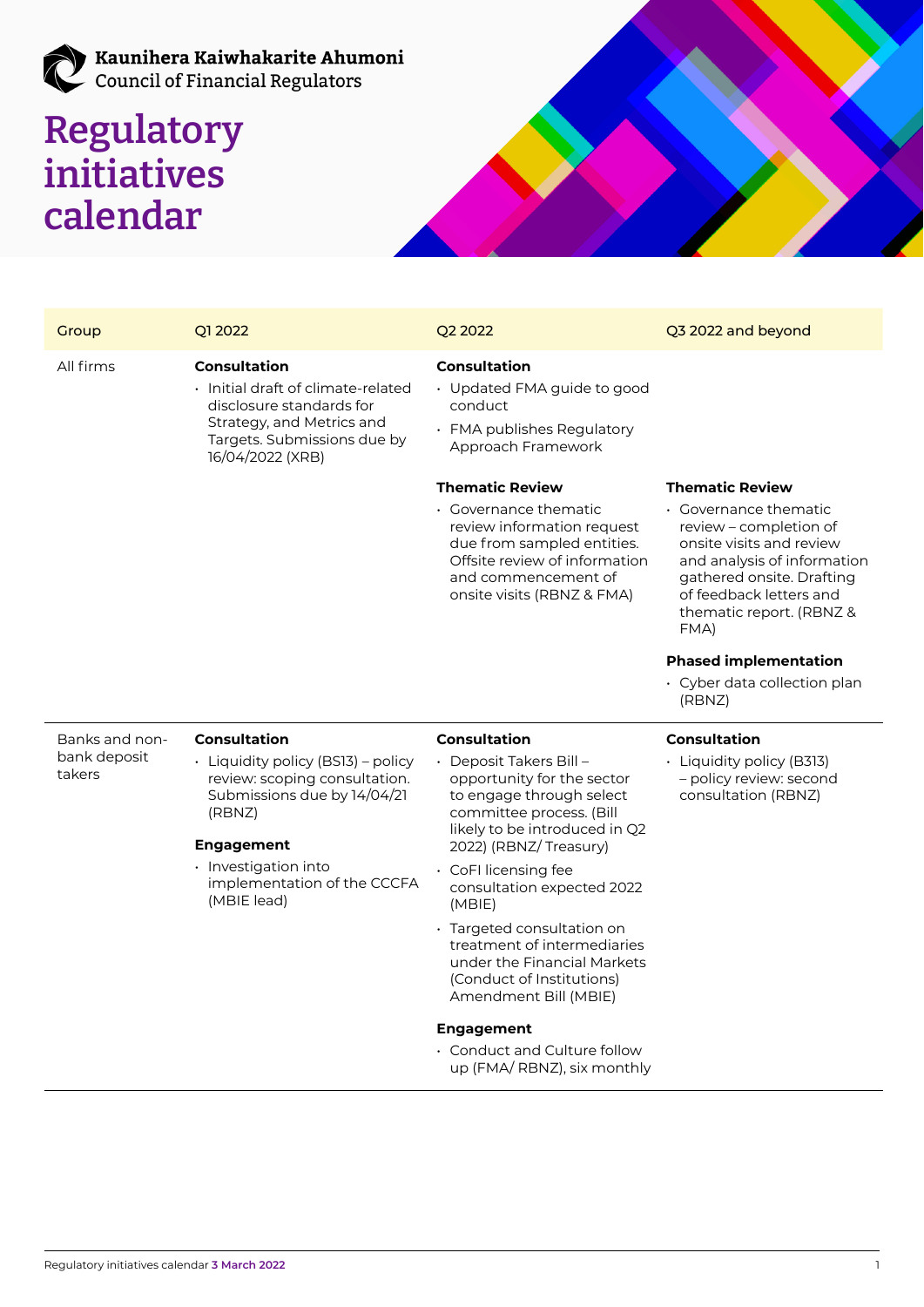

| Group                                      | Q1 2022                                                                                                                                                                                                                                                                                                                                                                                                                                                                                                                                                       | Q2 2022                                                                                                                                                                                                                                                                                                                                                                                                                                                                                                                                                                                                          | Q3 2022 and beyond                                                                                                                                                                                                                                                                                                                                                                                                                               |
|--------------------------------------------|---------------------------------------------------------------------------------------------------------------------------------------------------------------------------------------------------------------------------------------------------------------------------------------------------------------------------------------------------------------------------------------------------------------------------------------------------------------------------------------------------------------------------------------------------------------|------------------------------------------------------------------------------------------------------------------------------------------------------------------------------------------------------------------------------------------------------------------------------------------------------------------------------------------------------------------------------------------------------------------------------------------------------------------------------------------------------------------------------------------------------------------------------------------------------------------|--------------------------------------------------------------------------------------------------------------------------------------------------------------------------------------------------------------------------------------------------------------------------------------------------------------------------------------------------------------------------------------------------------------------------------------------------|
| <b>Banks</b>                               | Commencement<br>$\cdot$ New disclosure requirements<br>for 'perpetual preference<br>shares' (MBIE)<br><b>Consultation</b><br>· Framework for debt<br>servicing restrictions<br>(DSRs). Submissions due by<br>28/02/2022 (RBNZ)<br>• Dual reporting requirements<br>under capital adequacy<br>framework. Submissions due<br>by 03/05/2022 (RBNZ)<br>· Solvency stress test and<br>climate sensitivity for larger<br>banks (RBNZ)<br>· Solvency stress test for non-<br>large banks (RBNZ)                                                                      | <b>Consultation</b><br>· Capital instruments<br>for banks structured as<br>'mutuals' (late March or in<br>Q2). TBC. (RBNZ)<br>Detailed topics deferred<br>during Exposure Draft<br>consultation for Banking<br>Prudential Requirements in<br>2021 (RBNZ)<br>Review of the Bank Financial<br>Strength Dashboard (RBNZ)<br>Possible follow-up<br>consultation on detailed<br>design of DSRs (RBNZ).<br>Liquidity stress test<br>sensitivity (RBNZ)                                                                                                                                                                 | <b>Consultation</b><br>$\cdot$ Operational framework for<br>the countercyclical capital<br>buffer (RBNZ)<br>· Standardized operational<br>risk (RBNZ)<br>$\cdot$ Initial consultation on<br>Market Risk Review:<br>principles, timelines and<br>scope (RBNZ)<br>Policy settings from<br>branches of overseas<br>banks (RBNZ)<br><b>Supervisory engagement</b><br>· Regulatory returns for<br>Derivative Issuers (DI) due<br>September 2022 (FMA) |
| <i><u><b>Insurers</b></u></i>              | <b>Consultation</b><br>· IPSA review - enforcement<br>regimes and distress<br>management (RBNZ)<br>· Exposure draft of Insurance<br>Contract Law legislation<br>(MBIE)<br>• Life Insurance industry stress<br>test (RBNZ)<br>• New Zealand Income<br>Insurance Scheme.<br>Submissions due by 26/04/22<br>(MBIE)<br><b>Feedback statement</b><br>· Solvency Standard feedback<br>statement, incorporating<br>quantitative impact study<br>results (RBNZ)<br>Legislation<br>$\cdot$ A bill modernising the EQC<br>Act to be introduced early<br>2022 (Treasury) | <b>Consultation</b><br>· IPSA review - key officers,<br>governance and disclosure<br>(RBNZ)<br>• CoFI licensing fee<br>consultation expected 2022<br>(MBIE)<br>· Targeted consultation on<br>treatment of intermediaries<br>under the Financial Markets<br>(Conduct of Institutions)<br>Amendment Bill (MBIE)<br>· Insurance issues due to<br>climate change and flood<br>risk - consultation through<br>National Adaptation Plan<br>process (led by Ministry<br>for the Environment).<br>Submissions due in Q2<br>(Treasury)<br><b>Engagement</b><br>· Conduct and Culture follow<br>up, six monthly (FMA/RBNZ) |                                                                                                                                                                                                                                                                                                                                                                                                                                                  |
| <b>Financial Market</b><br>Infrastructures | <b>Engagement</b><br>• Bilateral consultation on<br>information requests (RBNZ)                                                                                                                                                                                                                                                                                                                                                                                                                                                                               | <b>Consultation</b><br>· FMI Standards (RBNZ)<br><b>Engagement</b><br>· Information request and SI<br>assessment (RBNZ)                                                                                                                                                                                                                                                                                                                                                                                                                                                                                          | <b>Engagement</b><br>· Information request and SI<br>assessment (RBNZ)                                                                                                                                                                                                                                                                                                                                                                           |

**The Communication of the Communication**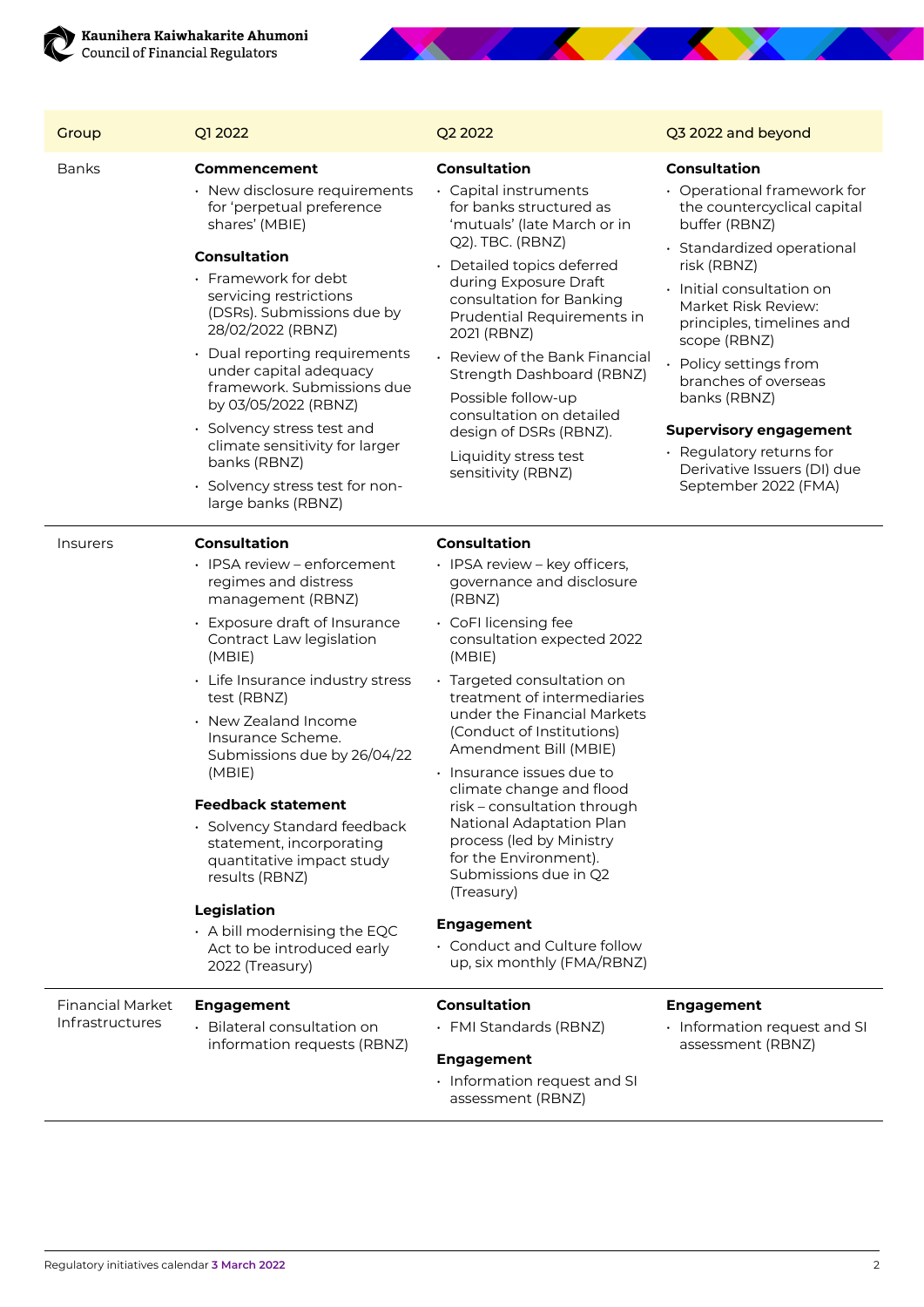